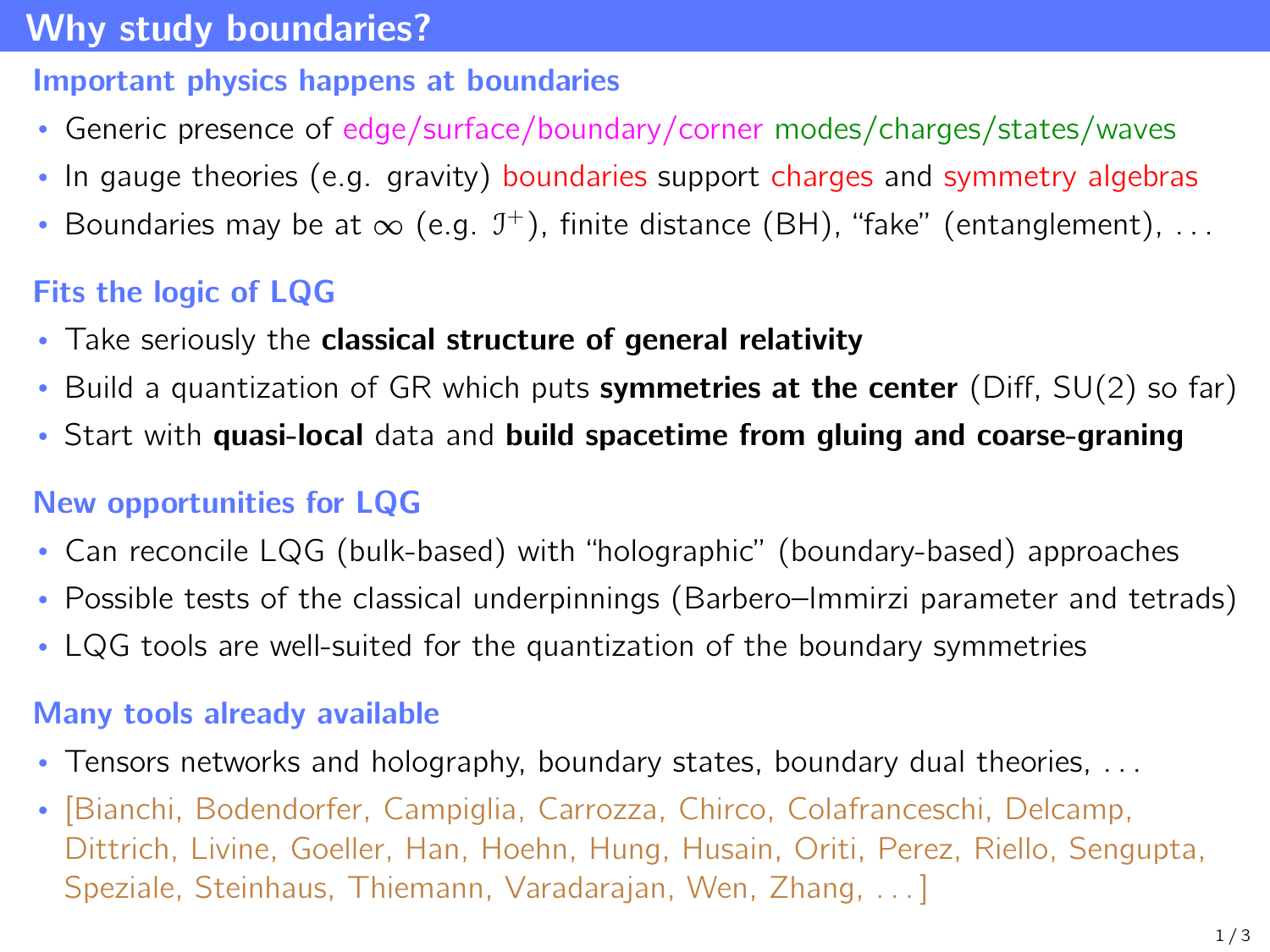## <span id="page-1-0"></span>[What classical GR tells us](#page-1-0)

### Charges and symmetries

• In gauge theories, Noether's theorems assign codimension-2 charges to symmetries

$$
\not\!\delta Q_\xi = \delta_\xi \cdot \Omega = \delta Q_\text{Noether} + Q_\text{flux}
$$

• Evolution of a charge

$$
\delta_{\xi} Q_{\zeta} = Q_{[\xi, \zeta]} + \delta_{\zeta} \cdot Q_{\text{flux}}
$$
  
evolution = rotation + dissipation

• Corner symmetry group

$$
G_S = (Diff(S) \ltimes H) \ltimes \mathbb{R}^2
$$
  
group = kinematical × dynamical



#### Formulation-dependent

• For a given formulation F of gravity, the symplectic structure is

$$
\Omega_{\text{F}}=\Omega_{\text{ADM}}+d\Omega_{\text{F/ADM}}
$$

• Different formulations have different symmetry groups  $\rightarrow$  inequivalent quantizations

| ADM                   | $=$   |                                                               |
|-----------------------|-------|---------------------------------------------------------------|
| Einstein-Hilbert      | $H =$ | $SL(2,\mathbb{R})_+$                                          |
| Einstein-Cartan       |       | $H = SL(2, \mathbb{R})_{\parallel} \times (Boost)$            |
| Einstein-Cartan-Holst |       | $H = SL(2, \mathbb{R})_{\mathbb{I}} \times SL(2, \mathbb{C})$ |